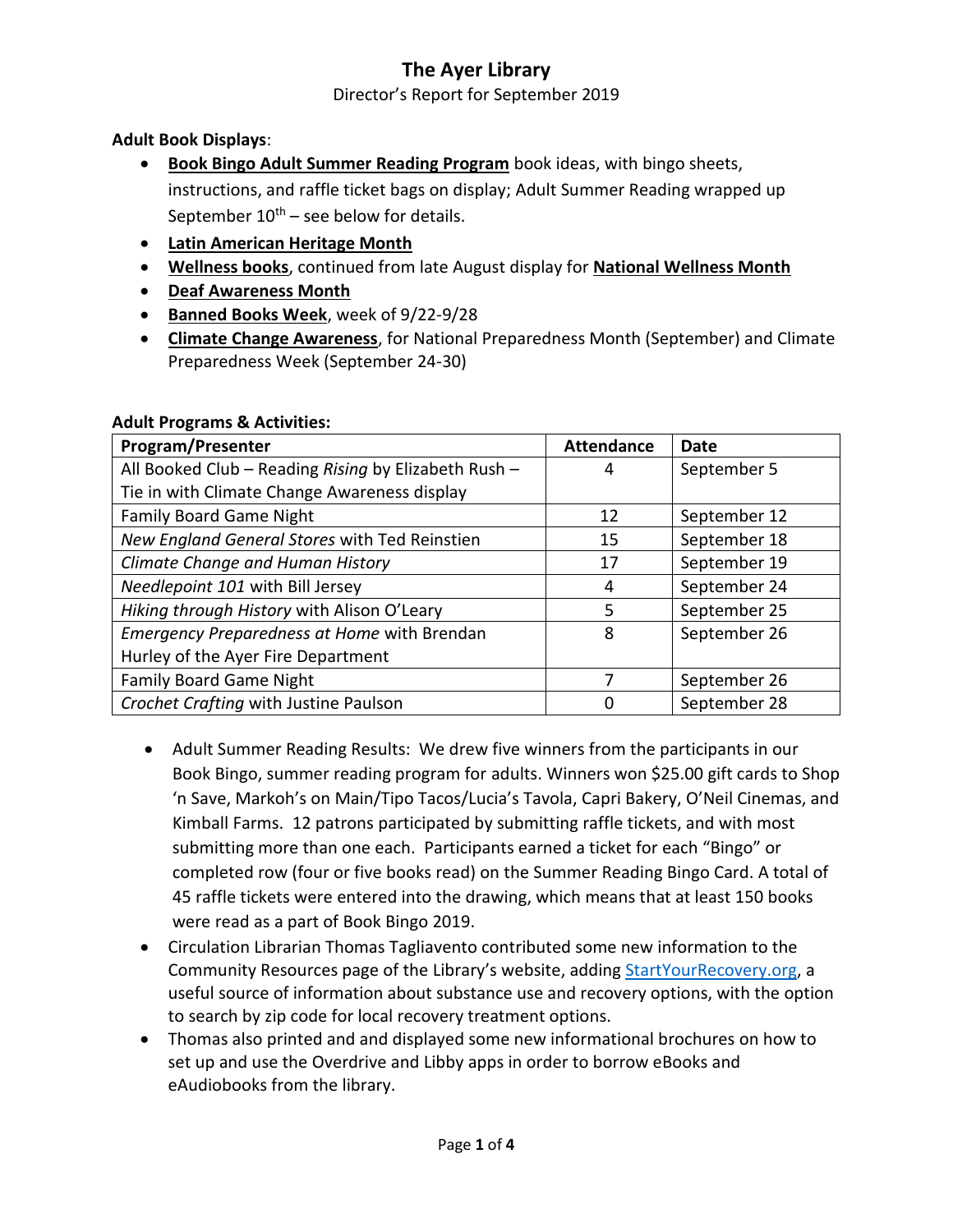Director's Report for September 2019

 Circulation Librarian Justine Paulson was all set to re-start our monthly Crochet Crafting drop-in program on September 28th for the fall and winter seasons but apparently it was too warm and sunny for anyone to think about projects with yarn! Crochet Crafting will be back on Saturday, October 26<sup>th</sup> and on the last Saturday of most months between now and late spring 2020.

### **Library Director's Activities:**

- I met with Adriane Quiroz of the U.S. Census Bureau on September  $5<sup>th</sup>$  to learn about the rollout of the 2020 Census and to discuss how the Library could help.
- I organized and hosted an informational workshop about the Worcester Talking Book Library for library staff, social service providers, and the general public on September 19<sup>th</sup>. Kate Pontes of the Talking Book Library delivered the presentation on the Library's services and how Massachusetts residents can get free access to materials for the visually impaired. The workshop took place at the Hazen Memorial Library in Shirley. Nine people (representing four public libraries) including Ayer Library Clerk Barbara Breese and Board of Trustees member Becky Campaner attended. The program was recorded by Ayer Public Access Corporation (APAC) and is available for viewing on APAC's website.
- I finalized a new contract with All-Pro Cleaning to provide basic cleaning and janitorial services for the Library.
- IT work & troubleshooting: In addition to taking a more active role in maintaining our current PCs and systems for staff and public users, I'm researching options for upgrading some of our systems and outsourcing ongoing maintenance and support.
- Assistant Director Samantha Benoit and Head of Youth Services Amy Leonard and I worked together to refine the job description for the Library's Head of Adult Services position. This is an updated and re-titled version of Nancy Askin's position. The job was posted in mid-September and a dozen applications had arrived by the September 30<sup>th</sup> deadline.

#### **Library Director's Meetings:**

- Ayer Department Directors' Meeting, September  $11<sup>th</sup>$
- Rueben Hoar Public Library Director Sam Alvarez, Littleton, September 12<sup>th</sup>
- C/WMARS Users Council Meeting, Palmer Public Library, September 17<sup>th</sup>
- Central Mass. Library Advocates Annual Meeting, Leominster Public Library, September  $23<sup>rd</sup>$
- Mass. Higher Education Consortium Annual Expo, DCU Center, Worcester, September  $26<sup>th</sup>$

### **Library Operations:**

 $\bullet$  On September 10<sup>th</sup>, Assistant Director Samantha Benoit met with a private collector to conclude the purchase of roughly 200 glass photographic negatives to add to the Library's historical collection. The photos were taken by Edward A. Richardson, a former Ayer resident, selectman and Library Trustee, and depict scenes from Ayer, Shirley,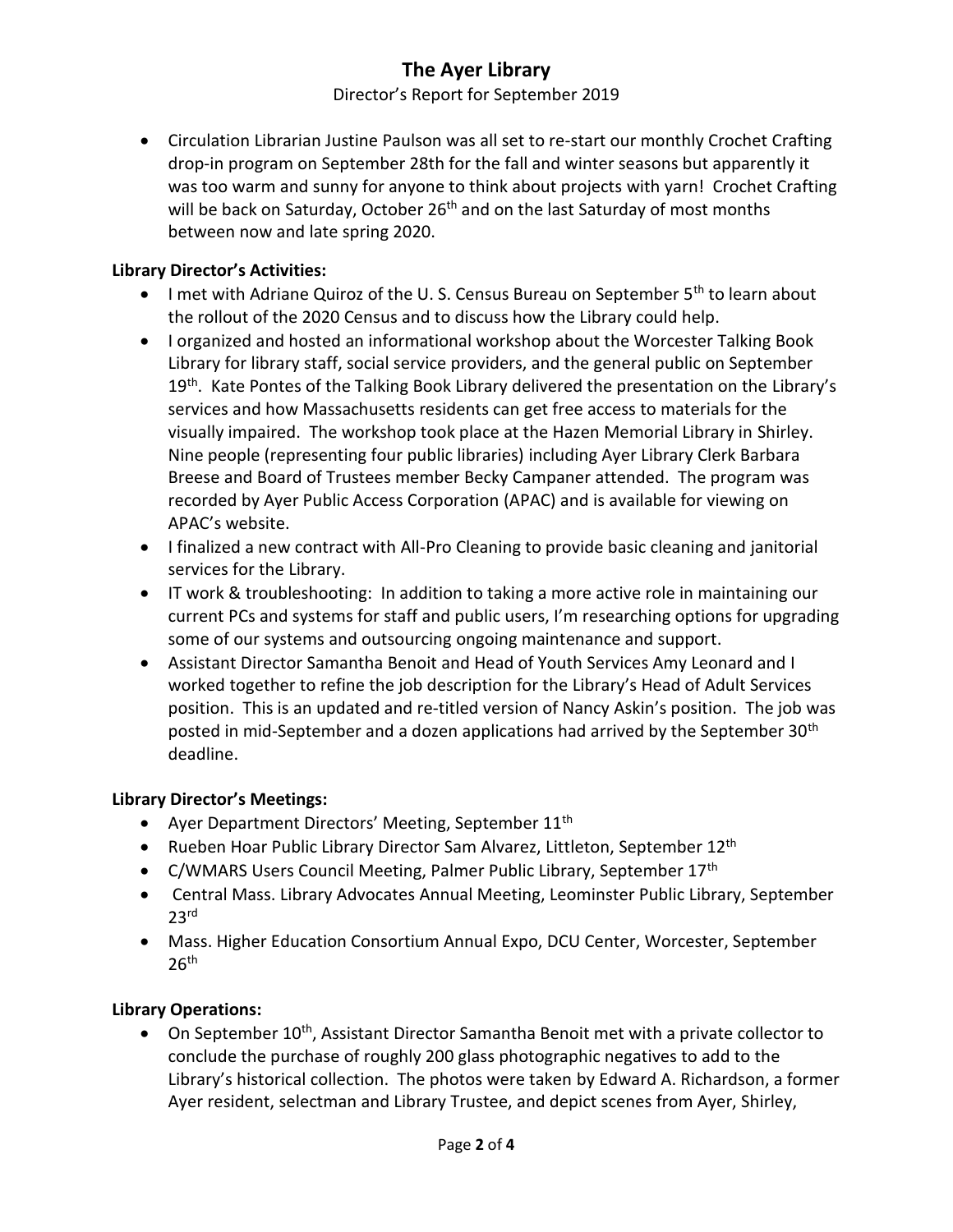Director's Report for September 2019

Groton and several other locations in Massachusetts and New England. We have begun digitizing the images with a photo scanner while collecting relevant information about them from the notes written on the paper envelopes in which they were wrapped. We are excited to add this collection to our existing trove of images of Ayer and we hope to host an unveiling event at some point early in 2020.

- $\bullet$  On September 18<sup>th</sup> we installed three new Cisco Meraki access points as part of an upgraded WiFi network for the Library. This new network provides features that the old one didn't, including:
	- o Better coverage one WiFi network now covers the entire building;
	- o We can count the number of network users;
	- o Users must now acknowledge our internet use policy before connecting.
	- o Service and support for the new WiFi is provided by staff at the C/WMARS library network.
- $\bullet$  At the All-Staff meeting held at the library on Friday, September 27<sup>th</sup>, we all bid a fond farewell to Nancy Askin, our Head of Technical Services on her last day at the library. Nancy is leaving the library after 15 years to pursue other interests.
- At the same staff meeting, library staff reviewed building safety procedures, alarm systems, and the location of safety equipment and emergency exits, concluding with an evacuation of the building to a designated meeting spot next to the parking lot.

| <b>Children's Programs</b>                         | <b>Attendance</b> | Date         |
|----------------------------------------------------|-------------------|--------------|
| Story Ninja                                        | 9                 | September 10 |
| Music & Movement w/ Ayer Family Partnership Center | 32                | September 11 |
| <b>Story Time</b>                                  | 34                | September 12 |
| Story Ninja                                        | 23                | September 17 |
| Music & Movement w/ Ayer Family Partnership Center | 51                | September 18 |
| <b>Story Time</b>                                  | 24                | September 19 |
| Story Ninja w/ guest reader Eben                   | 16                | September 24 |
| Music & Movement w/ Ayer Family Partnership Center | 22                | September 25 |
| Story Time (Ayer Fire Truck visit)                 | 53                | September 26 |
| Homeschool Class event                             | 27                | September 27 |

#### **Youth Services Programs & Activities:**

• September brought us back to our regularly scheduled programming after Summer Reading. We are grateful to be welcoming back the Ayer Family Partnership Center for a weekly Music and Movement event for local families. On September 24th we had our volunteer Eben as a guest reader for Story Ninja. He read the story 'Where Oliver Fits' by Cale Atkinson which is a story about being true to yourself and proud of who you are. On September 26 we welcomed members of the Ayer Fire Department for a special touch-a-truck visit. Firefighters Brett and Jared deserve a special thank you for finding the time during a very busy morning to visit with our families.